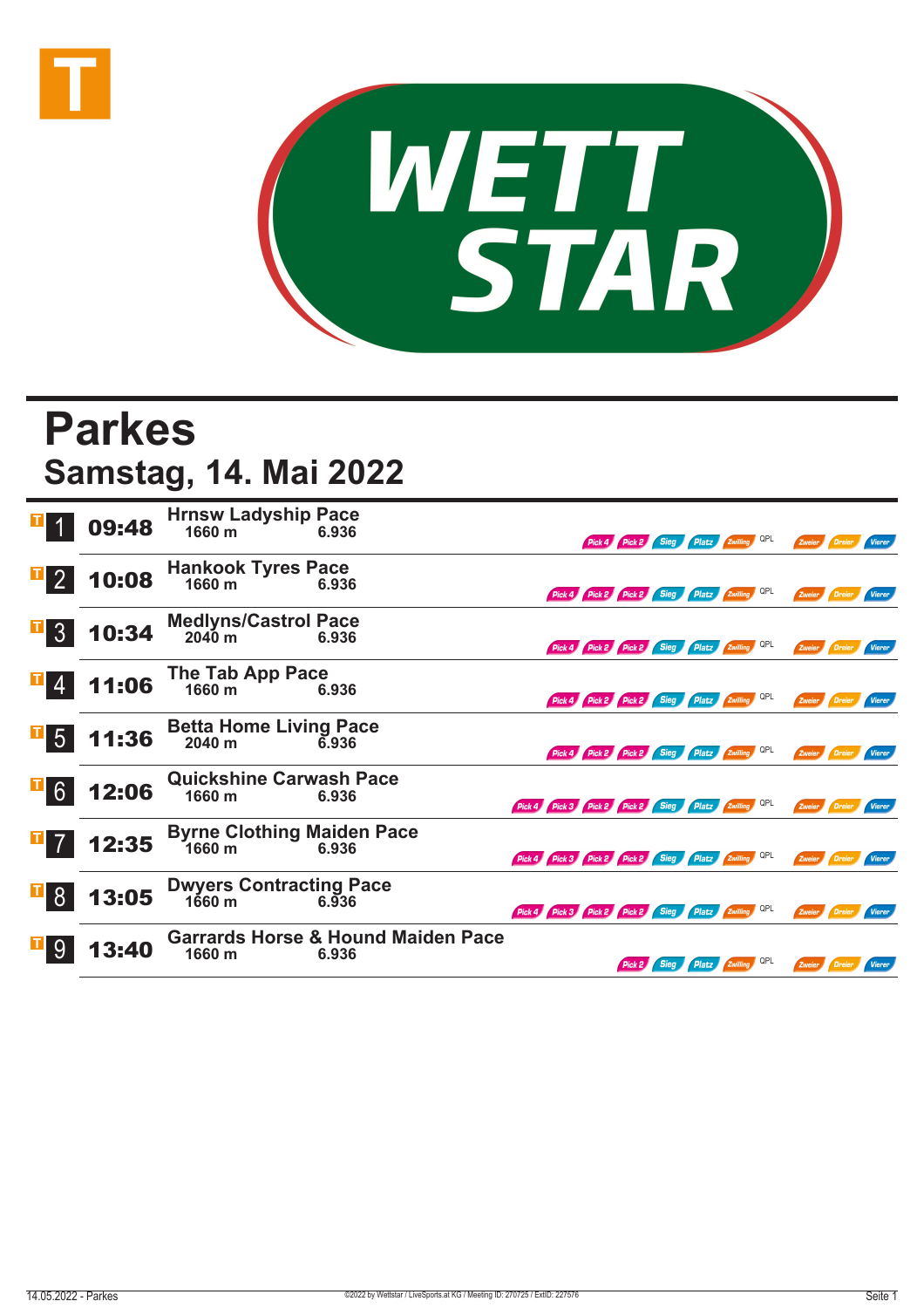| 14.05.2022 - Parkes                                                                                                                                                                                                                                                                                                                       |                                                                                                                                                                                                                                  |                                                                                                                                                                                                                                                                                             |                                                                                                                                                         | Rennen#8                                                                                                                                                                                                                                                                                                      |                                                                                                                                                            |                                                                                                                                                                                                                                                                                                              |                                                                                                                                          |                                                                                                                                                                                                                                                                                                                                                                        | Seite 2                                                                                                                                                                           |
|-------------------------------------------------------------------------------------------------------------------------------------------------------------------------------------------------------------------------------------------------------------------------------------------------------------------------------------------|----------------------------------------------------------------------------------------------------------------------------------------------------------------------------------------------------------------------------------|---------------------------------------------------------------------------------------------------------------------------------------------------------------------------------------------------------------------------------------------------------------------------------------------|---------------------------------------------------------------------------------------------------------------------------------------------------------|---------------------------------------------------------------------------------------------------------------------------------------------------------------------------------------------------------------------------------------------------------------------------------------------------------------|------------------------------------------------------------------------------------------------------------------------------------------------------------|--------------------------------------------------------------------------------------------------------------------------------------------------------------------------------------------------------------------------------------------------------------------------------------------------------------|------------------------------------------------------------------------------------------------------------------------------------------|------------------------------------------------------------------------------------------------------------------------------------------------------------------------------------------------------------------------------------------------------------------------------------------------------------------------------------------------------------------------|-----------------------------------------------------------------------------------------------------------------------------------------------------------------------------------|
| <b>WANN STARTET IHR PFERD</b>                                                                                                                                                                                                                                                                                                             |                                                                                                                                                                                                                                  |                                                                                                                                                                                                                                                                                             |                                                                                                                                                         |                                                                                                                                                                                                                                                                                                               |                                                                                                                                                            |                                                                                                                                                                                                                                                                                                              |                                                                                                                                          |                                                                                                                                                                                                                                                                                                                                                                        |                                                                                                                                                                                   |
| Alta Downs<br>Always Bopping<br>Angus Indiana<br><b>Baby Bee Mine</b><br><b>Baxter Red</b><br><b>Bell River Boy</b><br>Bellrivergirl<br>Bettingonya<br>Bling The Luck<br><b>Blue Chip Money</b><br><b>Bradness Abuela</b><br><b>Brooklyn Bandit</b><br>Caesars Rockstar<br>Cala Greca<br>Cashbox<br>Caught Out<br>Chanero<br>Choc A Block | 5<br>$\overline{4}$<br>$\overline{7}$<br>$\overline{2}$<br>$\overline{2}$<br>Darabont<br>5<br>9<br>9<br>6<br>$\overline{7}$<br>$\mathbf{1}$<br>$\overline{2}$<br>6<br>3<br>$\overline{2}$<br>9<br>Grinorama<br>$\mathbf{1}$<br>6 | Christiano Rose<br>Collect A Dime<br>Crazy In Love<br>Crossfirehall<br>Digger Shed<br>Double Standards<br><b>Dynamite Dee</b><br>Eagle Commander<br>Eastbro Katie<br>Egos Adreamin<br>Fays Delight<br>Faze Of Glory<br>Four Starzzz Lil<br>Go Tru Blu<br>Harley James<br>Holy Camp Caprhyse | 4<br>8<br>$\mathbf{1}$<br>4<br>3<br>6<br>3<br>8<br>5<br>6<br>9<br>$\mathbf{1}$<br>5<br>3<br>$\overline{7}$<br>8<br>$\overline{2}$<br>8                  | I Wanna Be A Lexy<br>Im Alrite<br>Im Major Harry<br><b>Imperial Power</b><br>Jessejames Shannon<br>Joetomo<br>Just Won More<br>Justanotherforex<br>Kelli Frost<br>Kyle Shannon<br>La Bomba<br>Lady Olivias Folly<br>Littlehat<br>London Legs<br>Lucky Lyla<br><b>Major Millie</b><br>Marmitta<br>Maudies Luck | $9\,$<br>3<br>5<br>$\overline{7}$<br>$6\phantom{1}$<br>5<br>4<br>-1<br>8<br>8<br>$\overline{7}$<br>1<br>$\mathbf{1}$<br>5<br>4<br>9<br>5<br>$\overline{7}$ | Meggs Is Me<br>Navua Commanche<br>Nicolescruiser<br><b>Night Lights</b><br>Olivia Shannon<br>Party Hat<br>Peaksart<br>Poppy Franco<br>Rarified Man<br>Ripponlea<br>Riwaka Rock<br>Roll The Seven<br>Runpoprun<br>Scaramucci<br>Shez A Warrior<br>Somethingaboutlexy<br>Special Meaning<br>Springfield Desire | 9<br>8<br>6<br>$\overline{2}$<br>$\mathbf{1}$<br>2<br>$\overline{7}$<br>$\overline{7}$<br>9<br>4<br>9<br>3<br>8<br>4<br>9<br>4<br>4<br>5 | Terryrama<br>Toolittletoolate<br>Tooth On A Roll<br><b>Treacherous Kiss</b><br><b>Tulhurst Cuddles</b><br><b>Tulhurst Dancer</b><br><b>Tulhurst Writer</b><br><b>Twisted Mistress</b><br>Uroc Baby<br>Valiant Charger<br>Vilde Chava<br>Warraderry<br>Watch And Weep<br>Weona Miss Fortune<br>Whataboutbronson<br>Wishesfromheaven<br>Yayas Hot Heart<br>You Look Well | 5<br>$\overline{2}$<br>1<br>1<br>8<br>$\overline{4}$<br>3<br>6<br>6<br>3<br>$\overline{7}$<br>3<br>$\overline{3}$<br>$\overline{2}$<br>6<br>$\overline{7}$<br>$\overline{2}$<br>8 |
| <b>WANN STARTET IHR JOCKEY / FAHRER</b><br>A L Winnell<br>D P Hewitt                                                                                                                                                                                                                                                                      | 7.8<br>2,4,6,7                                                                                                                                                                                                                   |                                                                                                                                                                                                                                                                                             | <b>Blake Medlyn</b><br>E M Turnbull                                                                                                                     |                                                                                                                                                                                                                                                                                                               | 4.5.6<br>1.6.7                                                                                                                                             | <b>Blake Micallef</b><br>G J Rue                                                                                                                                                                                                                                                                             |                                                                                                                                          | 2,3,4,5,6,7<br>4                                                                                                                                                                                                                                                                                                                                                       |                                                                                                                                                                                   |
| J D Turnbull<br>J R Sutton<br>Kellie Munro<br>Laura Rusten<br>M J Dav<br>M M Parsons<br>N P Hurst<br>Thomas Pay<br><b>Trent Pilon</b>                                                                                                                                                                                                     | 1,2,3,5,6,7,9<br>g<br>8<br>1,2,5,7,8<br>8.9<br>1,9<br>3,4,5,8,9<br>1,3<br>3                                                                                                                                                      |                                                                                                                                                                                                                                                                                             | J R Davis<br>Jack Buckman<br>Kimberley Grant<br>M A Crook<br>M J Hutchings<br>M P Rue<br>N S Townsend<br><b>Tiarne Rusten</b><br><b>William Cassell</b> |                                                                                                                                                                                                                                                                                                               | 2,9<br>2.4<br>1,8<br>5<br>3.9<br>1,2,3,4,5,6,7<br>3,4<br>8<br>5,7                                                                                          | J R Morris<br>James Dean<br>L M Burns<br>M B Turnbull<br>M J Robb<br>N A Turnbull<br>S E Dowton<br>Tiffany Ingham                                                                                                                                                                                            |                                                                                                                                          | 6.8<br>6<br>g<br>1,2,4,5,6,7,9<br>1.2.8<br>2,4,5,6,7,8,9<br>1,3<br>3                                                                                                                                                                                                                                                                                                   |                                                                                                                                                                                   |
| <b>WANN STARTET IHR TRAINER</b>                                                                                                                                                                                                                                                                                                           |                                                                                                                                                                                                                                  |                                                                                                                                                                                                                                                                                             |                                                                                                                                                         |                                                                                                                                                                                                                                                                                                               |                                                                                                                                                            |                                                                                                                                                                                                                                                                                                              |                                                                                                                                          |                                                                                                                                                                                                                                                                                                                                                                        |                                                                                                                                                                                   |
| A B O'connor<br><b>B</b> M Hutchings<br>Daniel Dwyer<br>G L Lawson<br>J R Clyburn<br>K A Medlyn<br>L M Burns<br>M J Simmons<br>N S Townsend<br>P C Bullock<br>S L Rye<br>W J Turnbull                                                                                                                                                     | 5<br>6.7<br>4<br>5<br>1<br>4,6<br>9<br>3<br>3,4<br>1,8<br>2.6<br>1,3,6,7                                                                                                                                                         | A J Turnbull<br><b>B S Peisley</b><br>G F Bullock<br>G Pay<br>J R Davis<br>K M Orr<br>M D Munro<br>M M Parsons<br>P A Keogh<br>Peter Mcfarlane<br>T J Fletcher                                                                                                                              |                                                                                                                                                         | 2,5<br>1,9<br>2.9<br>3<br>6,8<br>1.9<br>7<br>8<br>6                                                                                                                                                                                                                                                           | A P Cassell<br>D G Rusten<br>G J Rue<br>J J Pilon<br>J S Turnbull<br>K S Winnell<br>M J Day<br>M P Rue<br>P A Melham<br>R J Burnett<br>T J Hush            | $\overline{7}$<br>8<br>4<br>3<br>4,5,6,8,9<br>7,8<br>9<br>1,2,3<br>9<br>6<br>6                                                                                                                                                                                                                               |                                                                                                                                          | A S Turnbull<br>D L Davis<br>G J Williams<br>J M Morris<br>J W Hetherington<br>L Bramble<br>M J Hutchings<br>N P Hurst<br>P A Wright<br>R P Jones<br>T J Robb                                                                                                                                                                                                          | 2,4,5,7<br>9<br>$\overline{2}$<br>6<br>2,4<br>3<br>3,5,9<br>3,4,5,8,9<br>1,2,5,7,8<br>3<br>1,2,8                                                                                  |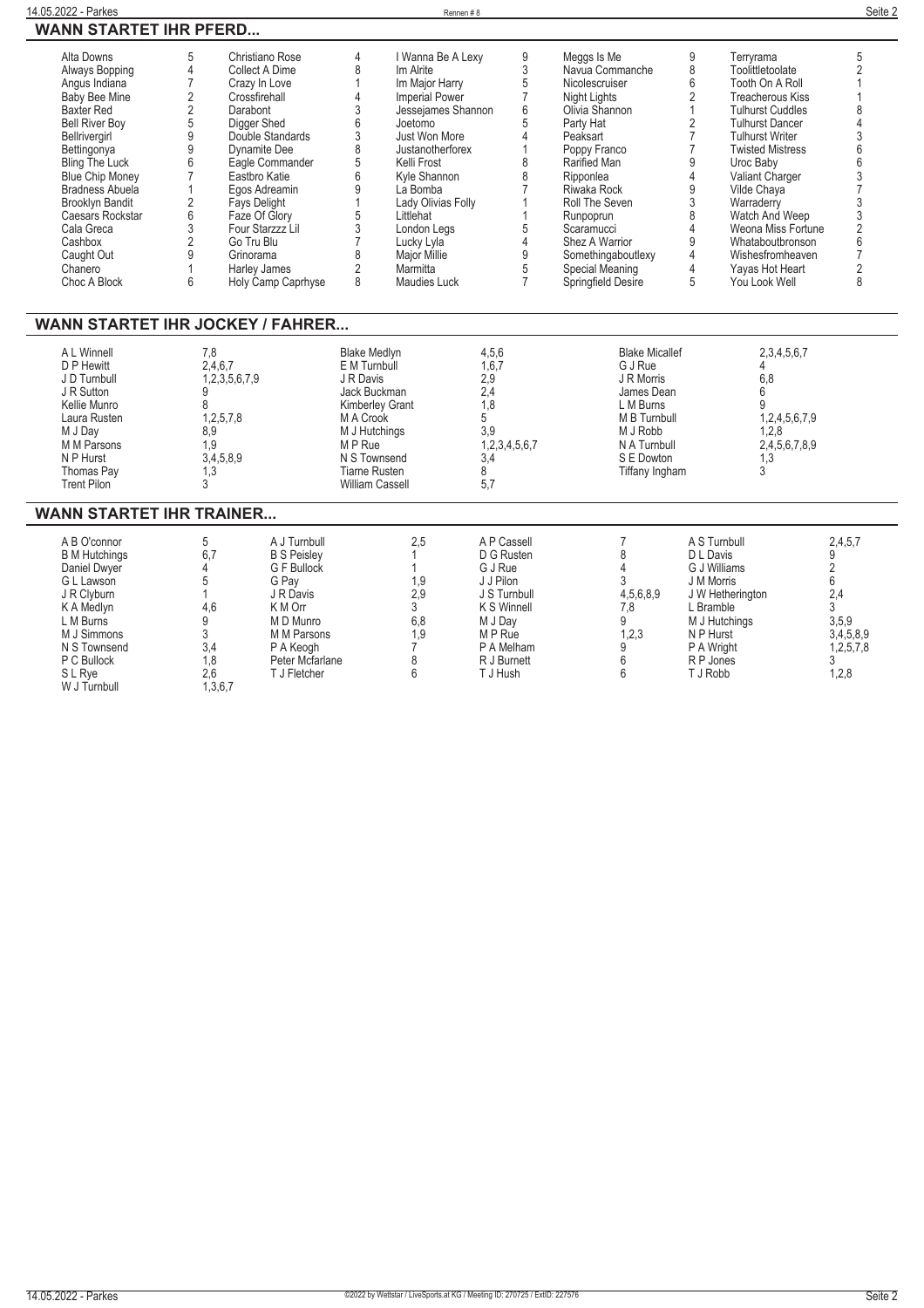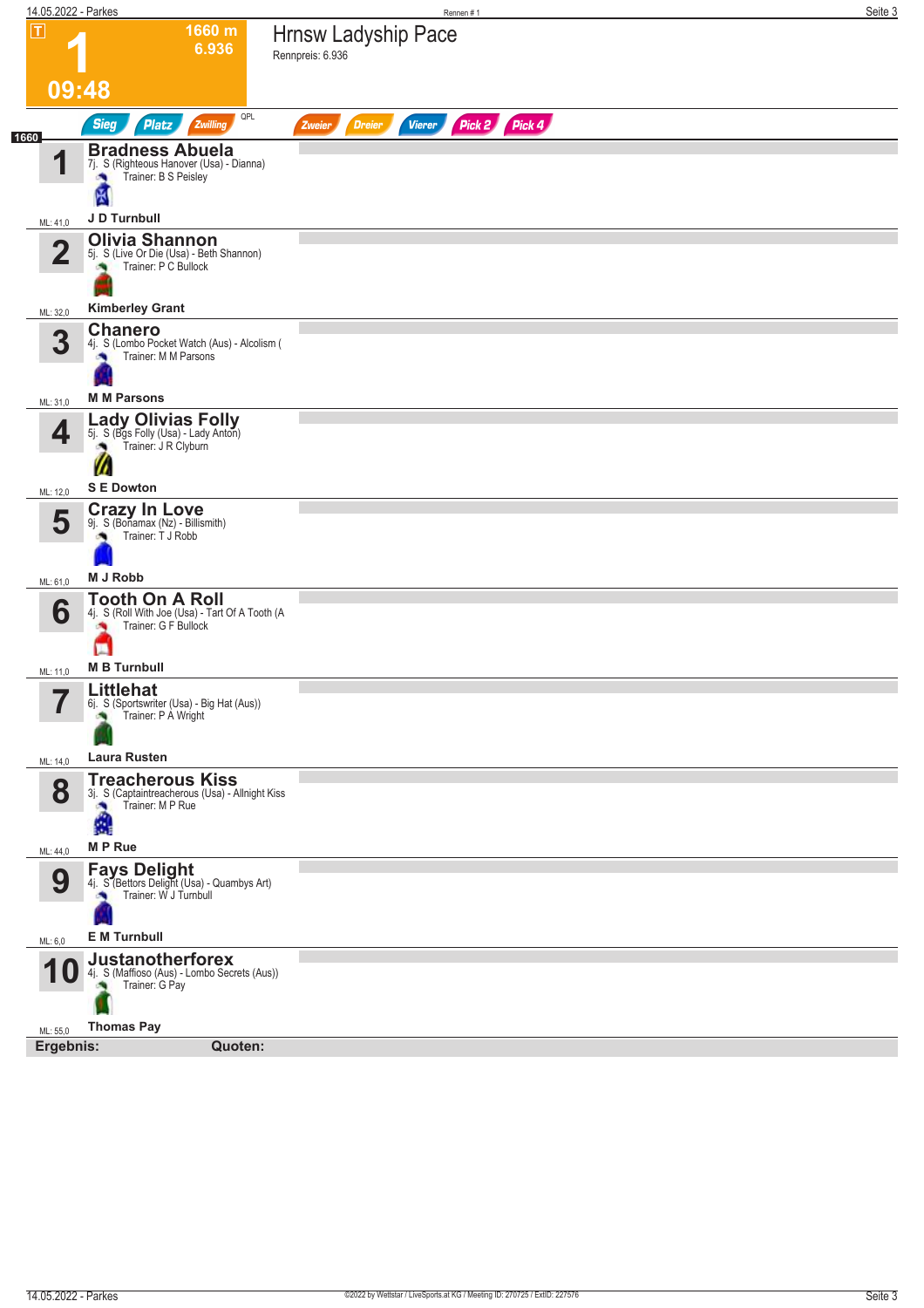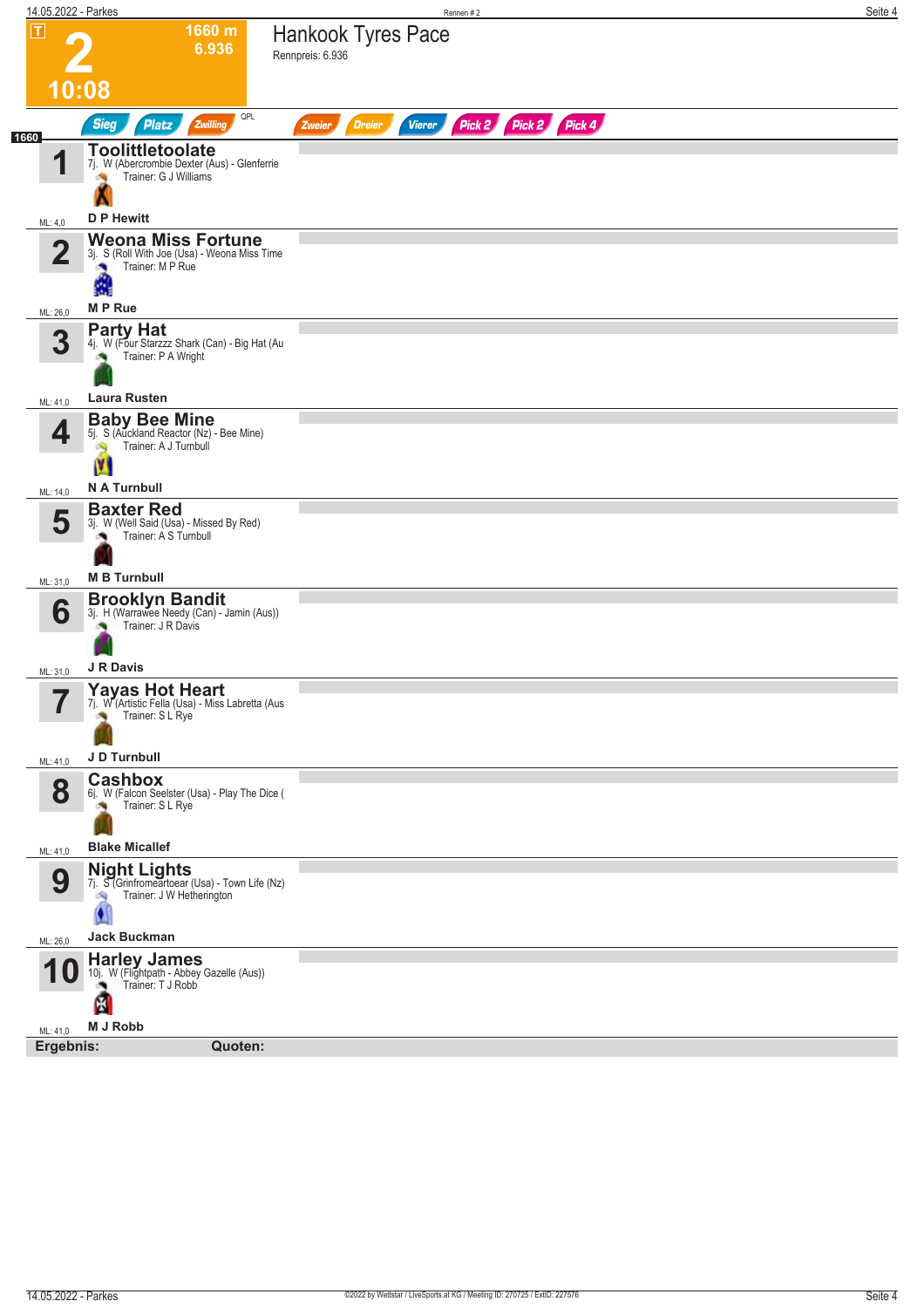| 14.05.2022 - Parkes   |                                                                                                                     | Rennen #3                                                        | Seite 5 |
|-----------------------|---------------------------------------------------------------------------------------------------------------------|------------------------------------------------------------------|---------|
| $\boxed{\mathbf{T}}$  | 2040 m<br>6.936                                                                                                     | Medlyns/Castrol Pace<br>Rennpreis: 6.936                         |         |
| 10:34                 |                                                                                                                     |                                                                  |         |
| 2040                  | QPL<br><b>Sieg</b><br>Zwilling<br>Platz                                                                             | Pick 2 Pick 2 Pick 4<br><b>Dreier</b><br><b>Vierer</b><br>Zweier |         |
| 1                     | <b>Im Alrite</b><br>6j. W (Western Terror (Usa) - Thats All Right (<br>Trainer: L Bramble                           |                                                                  |         |
| ML: 95,0              | <b>Tiffany Ingham</b>                                                                                               |                                                                  |         |
| $\overline{2}$        | <b>Cala Greca</b><br>5j. W (Somebeachsomewhere (Usa) - Lampe<br>Trainer: W J Turnbull<br>J D Turnbull               |                                                                  |         |
| ML: 48,0              |                                                                                                                     |                                                                  |         |
| 3                     | <b>Warraderry</b><br>7j. W (Art Major (Usa) - Nickative)<br>Trainer: R P Jones                                      |                                                                  |         |
| ML: 37,0              | <b>Blake Micallef</b>                                                                                               |                                                                  |         |
| 4                     | <b>Watch And Weep</b><br>4j. W (Four Starzzz Shark (Can) - Listen To T<br>Trainer: M J Hutchings<br>G.              |                                                                  |         |
| ML: 31,0              | <b>M J Hutchings</b>                                                                                                |                                                                  |         |
| 5                     | <b>Roll The Seven</b><br>8j. W (Roll With Joe (Usa) - Sheer Magnifique<br>Trainer: M J Simmons<br>×<br>Œ            |                                                                  |         |
| ML: 41,0              | <b>Thomas Pay</b>                                                                                                   |                                                                  |         |
| 6                     | <b>Darabont</b><br>4j. W (Sportswriter (Usa) - Poster Girl (Aus))<br>A                                              |                                                                  |         |
| ML: 44,0              | <b>MP</b> Rue<br><b>Double Standards</b>                                                                            |                                                                  |         |
| 7<br>ı                | 11j. W (Abercrombie Dexter (Aus) - To Live F<br>Trainer: K M Orr                                                    |                                                                  |         |
| ML: 6,0               | <b>S E Dowton</b>                                                                                                   |                                                                  |         |
| 8                     | Valiant Charger<br>6j. W (Mach Three (Can) - Valiant Sue (Nz))<br>Trainer: N S Townsend<br>0<br><b>N S Townsend</b> |                                                                  |         |
| ML: 26,0              | <b>Tulhurst Writer</b>                                                                                              |                                                                  |         |
| 9<br>ML: 14,0         | 6j. W (Sportswriter (Usa) - Tulhurst Kiss (Aus)<br>Trainer: N P Hurst<br>UГ<br>N P Hurst                            |                                                                  |         |
|                       | <b>Four Starzzz Lil</b>                                                                                             |                                                                  |         |
|                       | 5j. S (Four Starzzz Shark (Can) - Lils Dream (<br>Trainer: J J Pilon<br>X                                           |                                                                  |         |
| ML: 16,0<br>Ergebnis: | <b>Trent Pilon</b><br>Quoten:                                                                                       |                                                                  |         |
|                       |                                                                                                                     |                                                                  |         |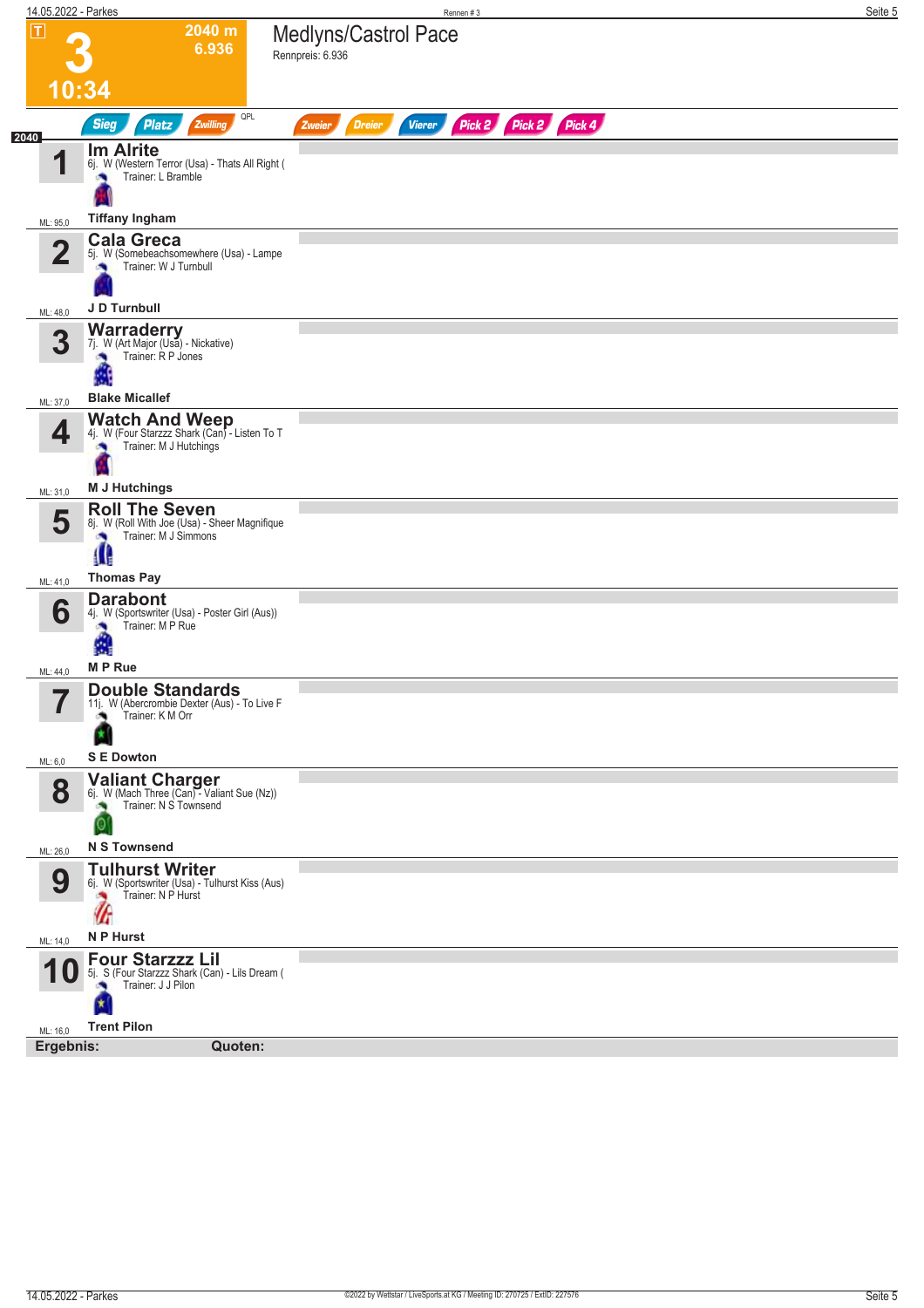| 14.05.2022 - Parkes   |                                                                                                                 | Rennen#4                                                         | Seite 6 |
|-----------------------|-----------------------------------------------------------------------------------------------------------------|------------------------------------------------------------------|---------|
| $ \mathbf{T} $        | 1660 m<br>6.936                                                                                                 | The Tab App Pace<br>Rennpreis: 6.936                             |         |
|                       | 11:06                                                                                                           |                                                                  |         |
| 1660                  | QPL<br><b>Sieg</b><br>Zwilling<br><b>Platz</b>                                                                  | Pick 2 Pick 2 Pick 4<br><b>Vierer</b><br><b>Dreier</b><br>Zweier |         |
| 4                     | <b>Ripponlea</b><br>4j. S (Warrawee Needy (Can) - Legally Blond<br>Trainer: A S Turnbull<br><b>M B Turnbull</b> |                                                                  |         |
| ML: 8,0               | <b>Special Meaning</b><br>4j. W (Bettor's Delight (Usa) - Specialagentcul                                       |                                                                  |         |
| $\overline{2}$        | Trainer: N S Townsend                                                                                           |                                                                  |         |
| ML: 55,0              | <b>N S Townsend</b>                                                                                             |                                                                  |         |
| 3                     | <b>Christiano Rose</b><br>5j. S (Alta Christiano (Nz) - Miss Aqua Rose (<br>Trainer: K A Medlyn<br>×            |                                                                  |         |
| ML: 35,0              | <b>Blake Medlyn</b>                                                                                             |                                                                  |         |
| 4                     | Somethingaboutlexy<br>4j. S (Somebeachsomewhere (Usa) - Lexys L<br>Trainer: J W Hetherington<br>Q               |                                                                  |         |
| ML: 12,0              | <b>Jack Buckman</b>                                                                                             |                                                                  |         |
| 5                     | <b>Tulhurst Dancer</b><br>4j. S (A Rocknroll Dance (Usa) - Strong Sapp<br>Trainer: N P Hurst<br>۸<br>Æ          |                                                                  |         |
| ML: 7,0               | N P Hurst                                                                                                       |                                                                  |         |
| 6                     | Always Bopping<br>5j. W (A Rocknroll Dance (Usa) - Always Will)<br>Trainer: J W Hetherington<br>đ.              |                                                                  |         |
| ML: 26,0              | <b>D P Hewitt</b>                                                                                               |                                                                  |         |
| 7<br>ı                | <b>Scaramucci</b><br>5j. W (Shoobees Place (Usa) - Only Whisper (<br>Trainer: G J Rue<br>đQ.                    |                                                                  |         |
| ML: 9,0               | G J Rue                                                                                                         |                                                                  |         |
| 8                     | <b>Crossfirehall</b><br>8j. W (Blissfull Hall (Usa) - Proud Trick (Aus))<br>Trainer: Daniel Dwyer               |                                                                  |         |
| ML: 11,0              | <b>Blake Micallef</b>                                                                                           |                                                                  |         |
| 9                     | <b>Just Won More</b><br>6j. W (Pet Rock (Usa) - Sheza Machstar (Aus)<br>Trainer: J S Turnbull                   |                                                                  |         |
| ML: 16,0              | N A Turnbull                                                                                                    |                                                                  |         |
|                       | Lucky Lyla<br>8j. S (Mach Three (Can) - Elizabeth Kelly (Au<br>Trainer: J S Turnbull                            |                                                                  |         |
| ML: 12,0<br>Ergebnis: | <b>MP</b> Rue<br>Quoten:                                                                                        |                                                                  |         |
|                       |                                                                                                                 |                                                                  |         |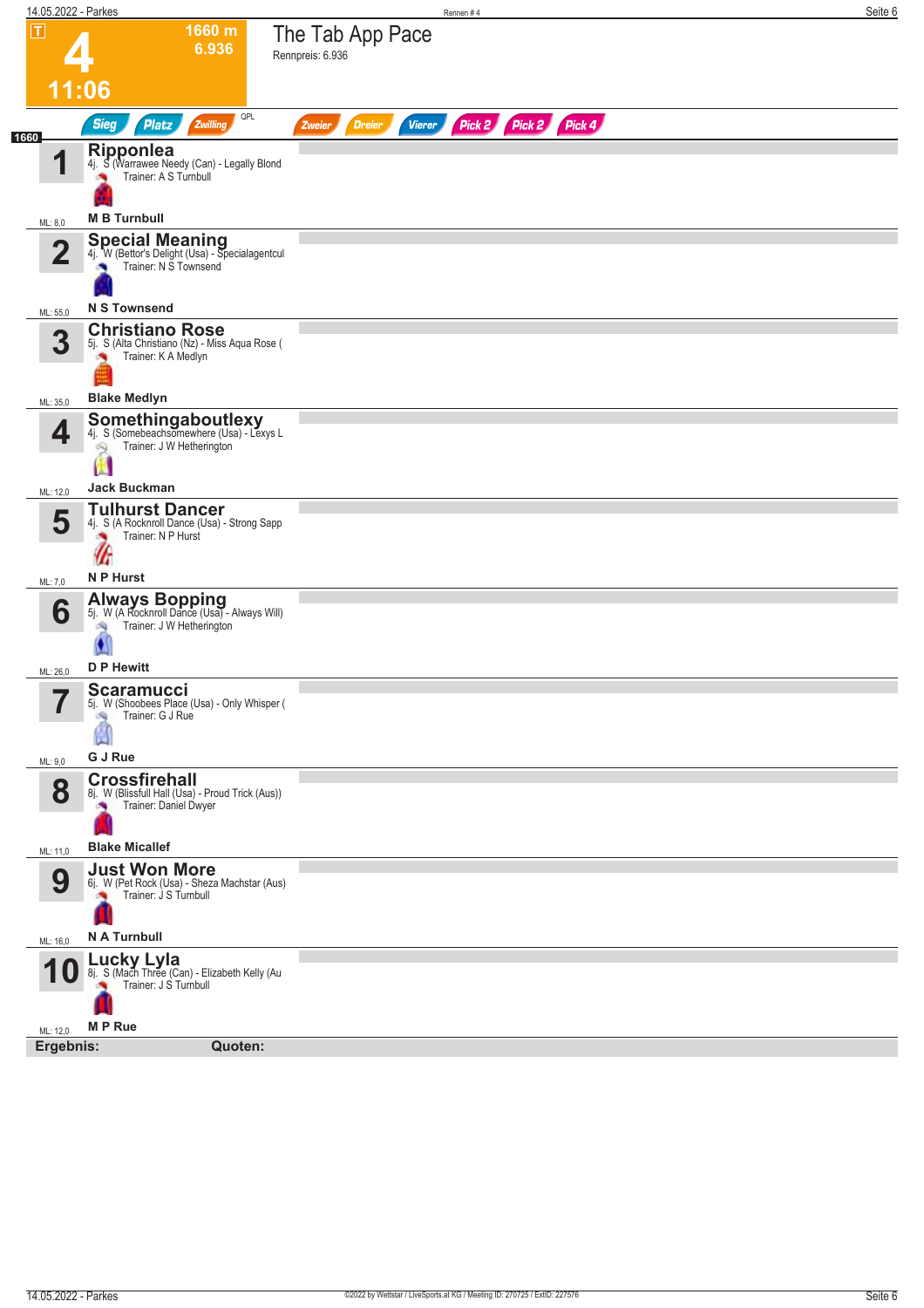| 14.05.2022 - Parkes      |                                                                                                                 | Seite 7<br>Rennen#5                                              |
|--------------------------|-----------------------------------------------------------------------------------------------------------------|------------------------------------------------------------------|
| $\overline{\mathsf{T}}$  | 2040 m<br>6.936                                                                                                 | <b>Betta Home Living Pace</b><br>Rennpreis: 6.936                |
| 11:36                    |                                                                                                                 |                                                                  |
| 2040                     | QPL<br><b>Sieg</b><br><b>Platz</b><br>Zwilling                                                                  | Pick 2 Pick 2 Pick 4<br><b>Vierer</b><br><b>Dreier</b><br>Zweier |
| 1                        | <b>Im Major Harry</b><br>8j. W (Major In Art (Usa) - No Assets Left (Au<br>Trainer: N P Hurst<br>UТ             |                                                                  |
| ML: 12,0                 | N P Hurst                                                                                                       |                                                                  |
| $\mathbf{2}$             | <b>Alta Downs</b><br>6j. W (Alta Christiano (Nz) - Walkabout Lass (<br>Trainer: G L Lawson<br>A                 |                                                                  |
| ML: 95,0                 | <b>MP</b> Rue                                                                                                   |                                                                  |
| 3                        | <b>Marmitta</b><br>4j. S (Western Terror (Usa) - To The Machx)<br>Trainer: A J Turnbull                         |                                                                  |
| ML: 5,0                  | J D Turnbull                                                                                                    |                                                                  |
| 4                        | <b>Bell River Boy</b><br>5j. W (Passmaster Hanover (Usa) - Has The<br>Trainer: J S Turnbull                     |                                                                  |
| ML: 8,0                  | <b>Blake Micallef</b>                                                                                           |                                                                  |
| 5                        | Terryrama<br>7j. W (Western Terror (Usa) - Nellirama (Aus))<br>Trainer: M J Hutchings                           |                                                                  |
| ML: 75,0                 | <b>William Cassell</b>                                                                                          |                                                                  |
| 6<br>ML: 61,0            | Joetomo<br>6j. W (Roll With Joe (Usa) - Alitomo)<br>Trainer: A B O'connor<br>۸<br>Ξ<br><b>MA Crook</b>          |                                                                  |
| $\overline{\phantom{a}}$ | <b>Eagle Commander</b>                                                                                          |                                                                  |
| H<br>ML: 46,0            | 4j. W (Fly Like An Eagle (Aus) - Supreme Co<br>Trainer: N P Hurst<br><b>Blake Medlyn</b>                        |                                                                  |
| 8                        | London Legs<br>3j. S (Sunshine Beach (Usa) - Awesome Belm<br>Trainer: A S Turnbull                              |                                                                  |
| ML: 12,0                 | <b>M B Turnbull</b>                                                                                             |                                                                  |
| 9                        | <b>Faze Of Glory</b><br>4j. W (Sir Lincoln (Nz) - Blaze Of Glory (Nz))<br>Trainer: A J Turnbull<br>N A Turnbull |                                                                  |
| ML: 44,0                 |                                                                                                                 |                                                                  |
|                          | 10 Springfield Desire<br>10 6j. W (Grinfromeartoear (Usa) - Flamingo Ros<br>Trainer: P A Wright                 |                                                                  |
| ML: 41,0                 | <b>Laura Rusten</b>                                                                                             |                                                                  |
| Ergebnis:                | Quoten:                                                                                                         |                                                                  |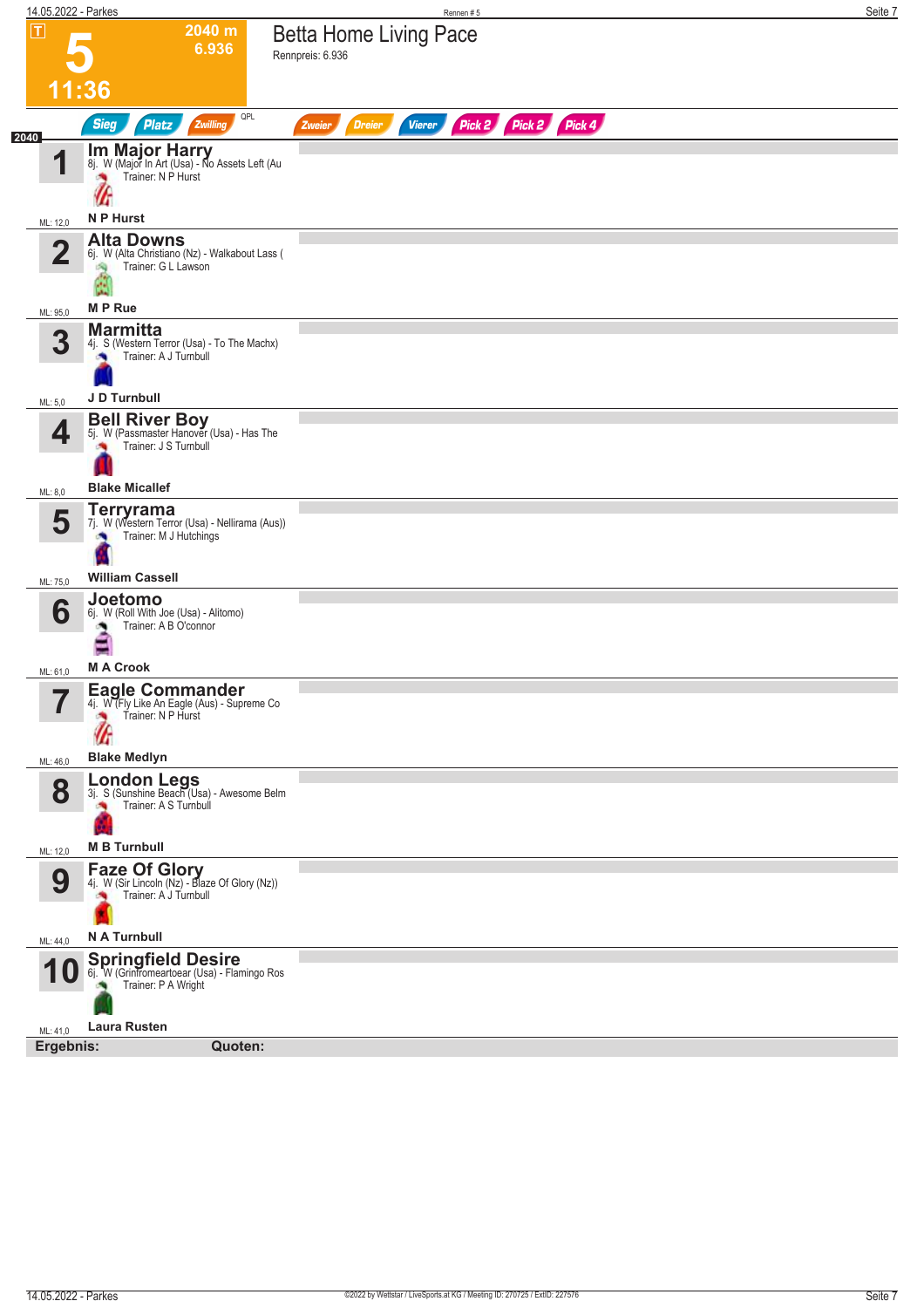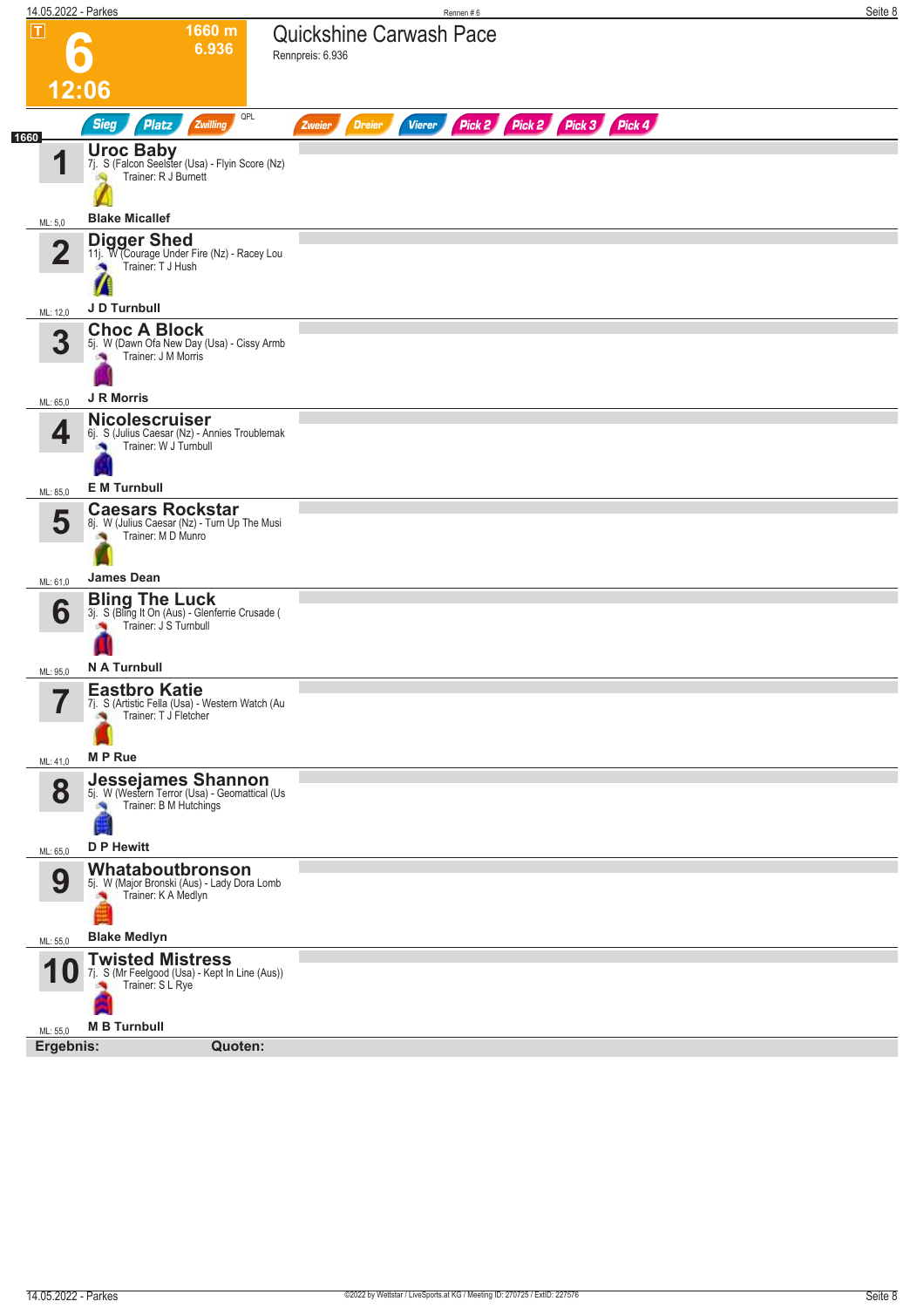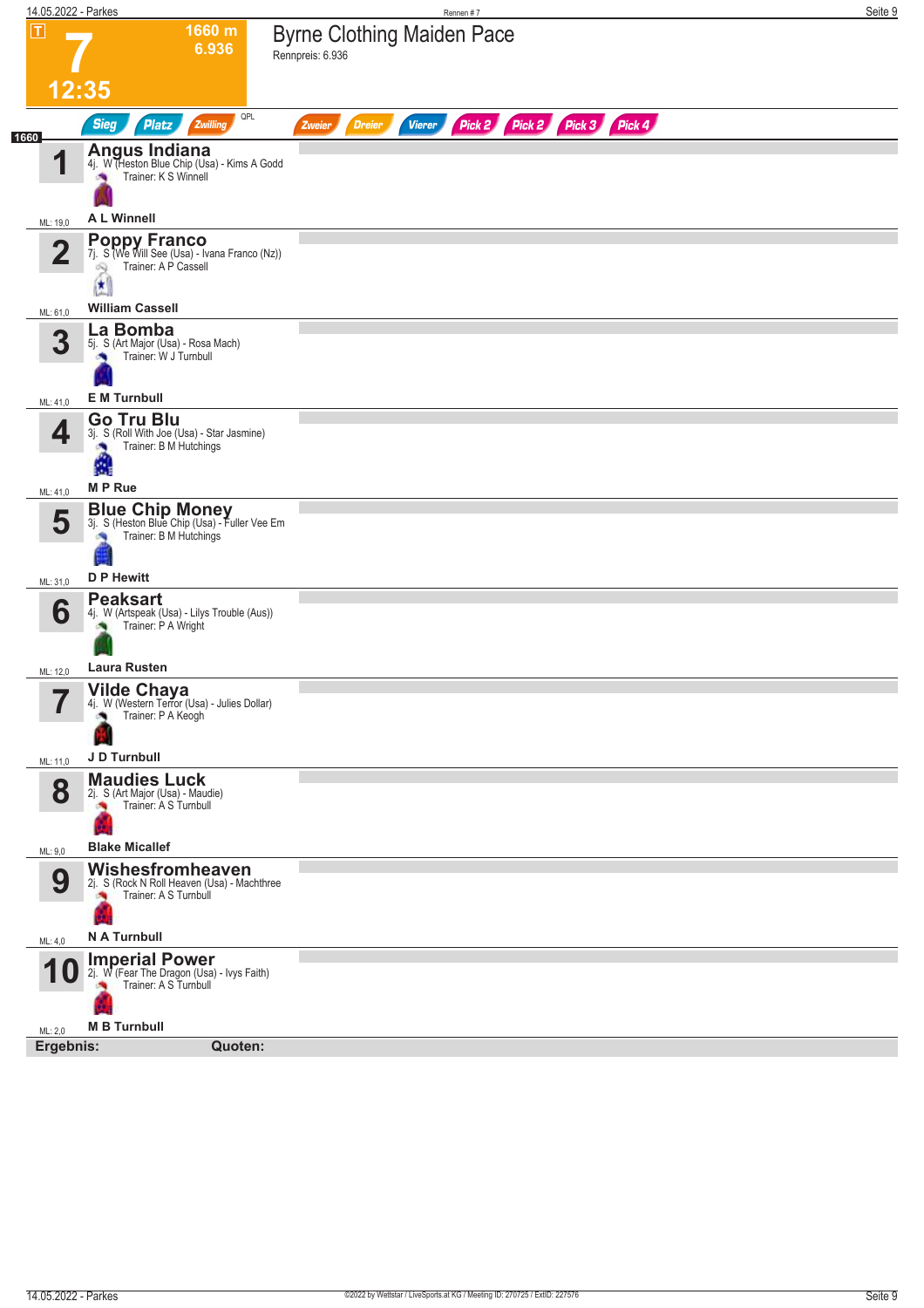